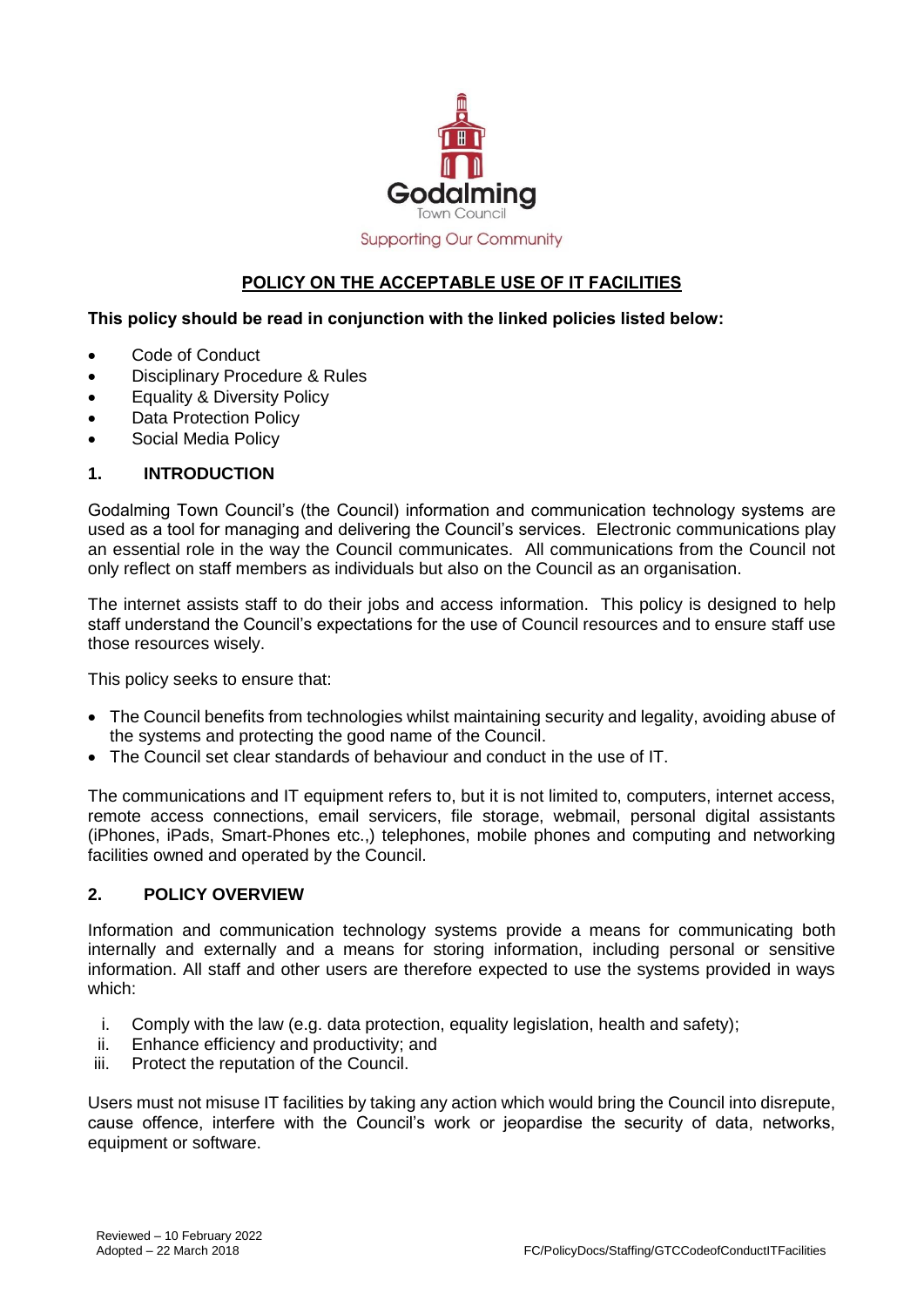The facilities are provided for appropriate Council business. Personal use of IT facilities may be subject to appropriate monitoring. The Council expects all employees to adhere to this policy and is a condition for using the Council's equipment and networks.

The guiding principle is that, despite its immediacy and ease of distribution, electronic communication and information should be treated no differently from that on paper.

# **3. APPLICABILITY**

The policy applies to:-

- All Council full time, part time, casually employed, or temporary employees engaged in work for the Council, including working from home or non-Council locations.
- Other persons working for the Council, whilst engaged on Council business or using Council equipment and networks, including agency workers.

# **4. PEOPLE RESPONSIBLE FOR IMPLEMENTING THE POLICY**

The Town Clerk has overall responsibility for the effective operation of this policy. Responsibility for monitoring and reviewing the operation of this policy and making recommendations for change to minimise risks also lies with the Town Clerk.

Any misuse of the IT resources should be reported to the Town Clerk.

# **5. COMPLIANCE WITH RELATED POLICIES AND AGREEMENTS**

Godalming Town Council's policies and procedures e.g. Codes of Conduct, Disciplinary, and Equality and Diversity apply equally to behaviour online as offline. The IT resources should never be used in a way that breaches any of its other policies.

It is the responsibility of each individual to ensure that information and data that they hold on the Council's computer system fully comply with the principles of the data protection regulations. In brief, the protection of data requires that anyone who inputs, stores, or uses personal information must ensure that the information e.g. names, addresses, other information kept on individuals, is:

- Accurate and up to date;
- Only kept for legitimate purposes;
- Only kept for as long as required;
- Only used for legitimate purposes;
- Not passed on to third parties without the consent of the individual and
- Kept secure.

### **6. MONITORING**

The content of the Council's IT resources and communications systems are the property of the Council. Therefore, staff should have no expectation of privacy in any message, files, data, document, facsimile, telephone conversation, social media post conversation or message, or any other kind of information or communications transmitted to, received or printed from, stored or recorded on the Council's IT and communications systems.

The Council reserves the right to monitor, intercept and review, without further notice, staff's use of the Council's IT resources and communications systems, including but not limited to emails, social media postings and activities, to ensure that its rules are being complied with and for legitimate business purposes. Staff consent to such monitoring by their acknowledgement of this policy and their use of such resources and systems. This might include, without limitation, the monitoring, interception, accessing, recording, disclosing, inspecting, reviewing, retrieving and printing of transactions, messages, communications, postings, log-ins, recordings, and other uses of the systems as well as keystroke capturing and other networking monitoring technologies.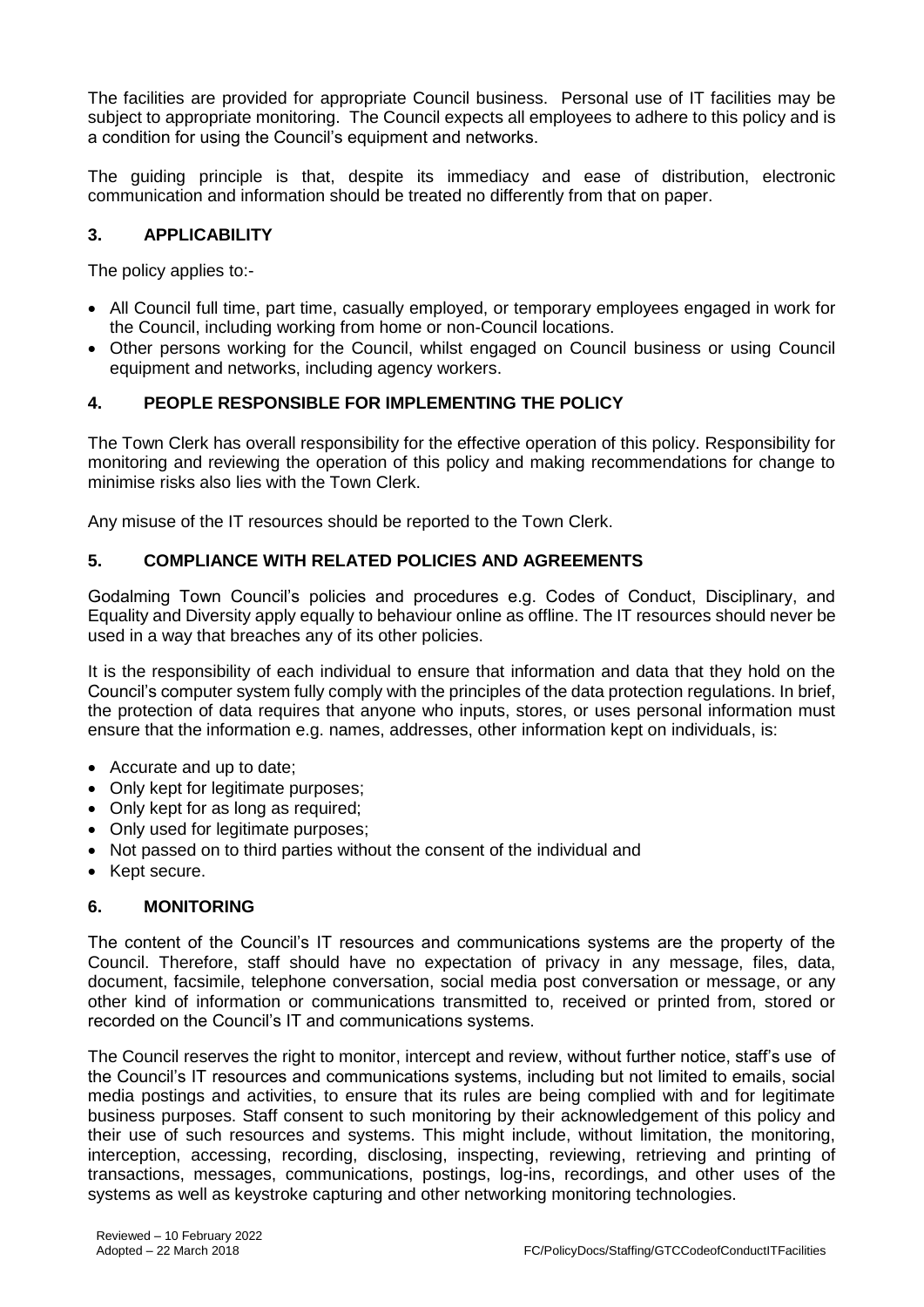The Council may store copies of such data or communications for a period of time after they are created, and may delete such copies from time to time without notice.

Employees should not use the Council's IT resources and communications systems for any matter that they wish to be kept private or confidential from the Council.

The Council exercises the right to intercept emails and internet access under the Telecommunications (Lawful Business Practice) (Interception of Communications) Regulations 2000 for the following reasons:

- To investigate or detect the unauthorised use of the systems,
- To maintain an adequate level of security for its computer systems;
- To detect any computer viruses; and,
- To check mailboxes of absent employees.

To exercise the Council's right under the Regulations, Godalming Town Council must have made all reasonable efforts to inform every person who may use the system that interception may take place. The Council believe that the communication of this policy to all employees meets this requirement.

# **7. PASSWORDS**

- All systems require an authenticated User ID/password combination prior to gaining access.
- Staff should change their password as required by the Council and if they believe their password has been compromised.
- Staff should keep their login details secure.
- A record of all logins, login IDs and passwords for all systems is to be maintained by the Support Services Executive to allow for business continuity. This record is to be maintained in a manuscript format and kept securely.
- It is the responsibility of all staff members to ensure that the Support Services Executive is kept informed of any changes or the creation of any new logins, login IDs or passwords.
- In order to protect information, appropriate passwords on sensitive or confidential data must be set and not disclosed to others except for the point noted above. Responsibility for the security of an individual staff member's password lies with the individual and they should not divulge it to anyone without the Town Clerk's express permission except as indicated above for business continuity purposes.
- Should any staff believe that a login, login ID or password is compromised, they should change it immediately and notify the Support Services Executive and Town Clerk who will take any appropriate further action to maintain the security of the system and the data contained therein.
- Any confidential documents should be encrypted prior to sending via e-mail the password should be notified separately to the receiver.

# **8. COMPUTER USAGE**

- Computers should be fully shut down and turned off at the end of each day. This includes turning off the screens.
- To prevent unauthorised access to files by third parties eg. members of the public, staff should take appropriate actions/precautions to ensure that data is not accessible by members of the public.
- The computer systems are backed up regularly, however, staff must ensure their work is adequately saved in a secure location that is accessible for backup; desktops and local drives are not backed up.

### **9. MOBILE PHONE TEXTING**

 Texting should be avoided wherever possible. Text messages are the same as any other communication. They must not be illegal, discriminatory, obscene, pornographic or otherwise abusive or threatening messages.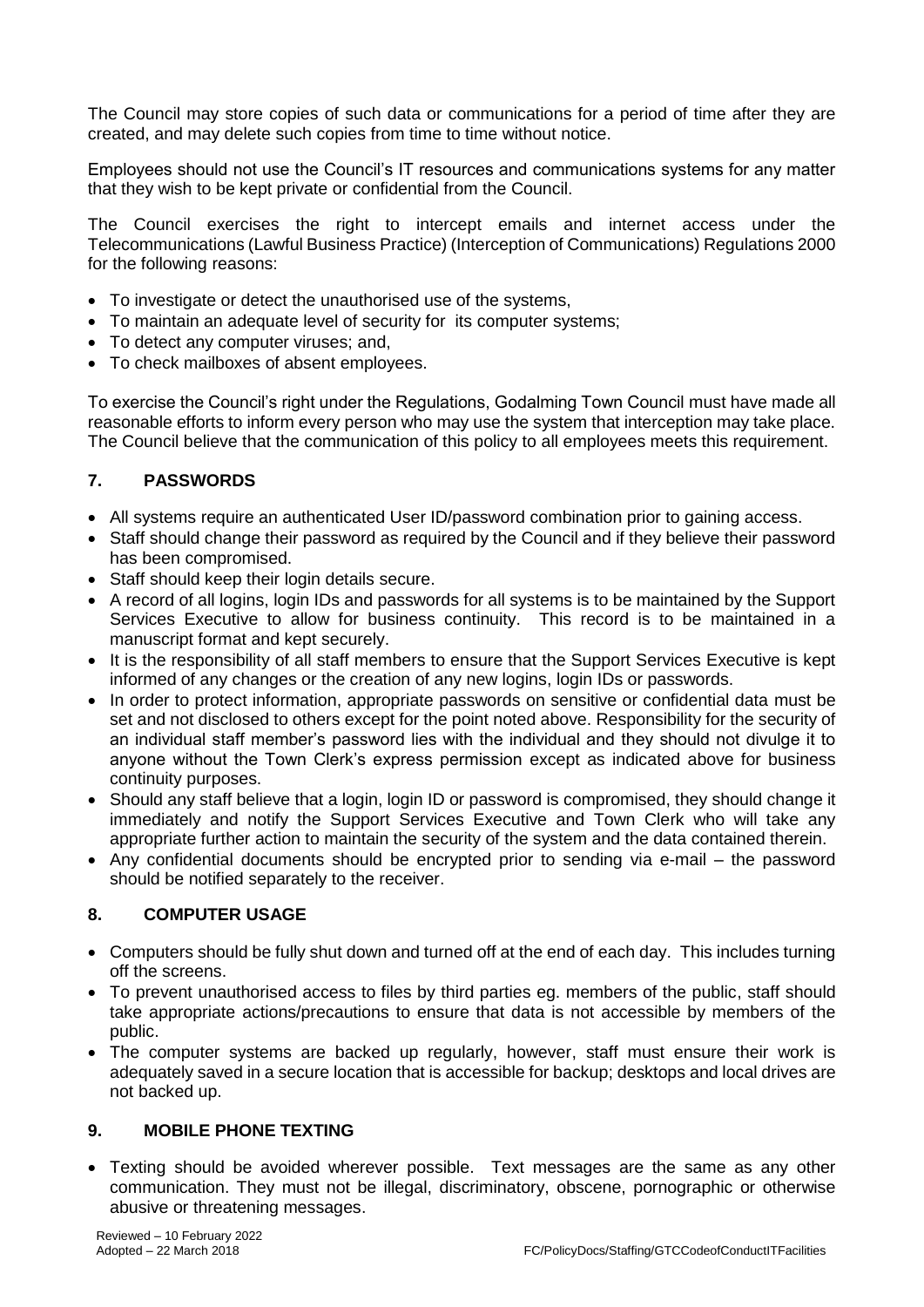# **10. APPROPRIATE USE AND MISUSE**

# **10.1 Misuse of Internet and E-Mail**

Misuse includes using electronic media for:-

- Creation, use, transmission or encouragement of material that breaches any existing law.
- Transmission of unsolicited commercial or advertising material.
- Obtaining unauthorised access to the Council's or another organisation's IT facilities.
- Violating the privacy of other people.
- Excessive personal use of the internet.
- Deliberately disrupting other users' work in any way, including by viruses or data corruption.
- Expressing personal views, which could be misinterpreted as those of the Council.
- Committing the Council to purchasing or acquiring goods or services without proper authorisation.
- Downloading copyrighted or confidential information, unless authorised. Downloading confidential and/or personal data from the Council's systems without the express permission of the Town Clerk is forbidden.
- Attempting to circumvent by any means the computer or network security.
- Attempting to discover another person's username and password, by any means.
- Installing any software by whatever medium (e.g. data sticks, data transfer) not virus checked and approved by the Council's IT providers.
- Using the computer systems for any activity not related to your work for the Council for personal financial gain.
- Failing to adhere to this policy.

This is not an exhaustive list, but is an indication of the types of conduct that may result in disciplinary action and possible dismissal.

### **10.2 Offensive and Illegal Material**

- a. Offensive material is anything, which is pornographic; involves threats or violence; promotes illegal acts, racial or religious hatred or discrimination of any kind. It also covers the use of material that is not in itself explicitly offensive, in a reckless manner such that it causes offence to a colleague.
- b. Use of the Council's facilities for accessing offensive material will be considered as gross misconduct.
- c. If illegal material is accessed, the Council will inform the Police and criminal prosecution may follow.
- d. Accidental access to undesirable web sites should not be a disciplinary matter. Such accidental access should be reported to the Town Clerk. Failure to report accidental access may be considered as a disciplinary matter.
- e. People receiving offensive or sexually explicit mail should not forward it to any person but should inform the Town Clerk immediately. Such material may not be identifiable until an E-Mail is opened and in these cases, staff will not be held responsible provided they report it immediately.
- f. It is not permitted for any user of the Council's IT facilities to subscribe to inappropriate online services or subscription internet sites.

# **10.3 Private Use of Facilities**

- a. Staff may use their Internet connections for occasional private purposes provided that:
	- The use is reasonable;
	- It does not interfere with Council work: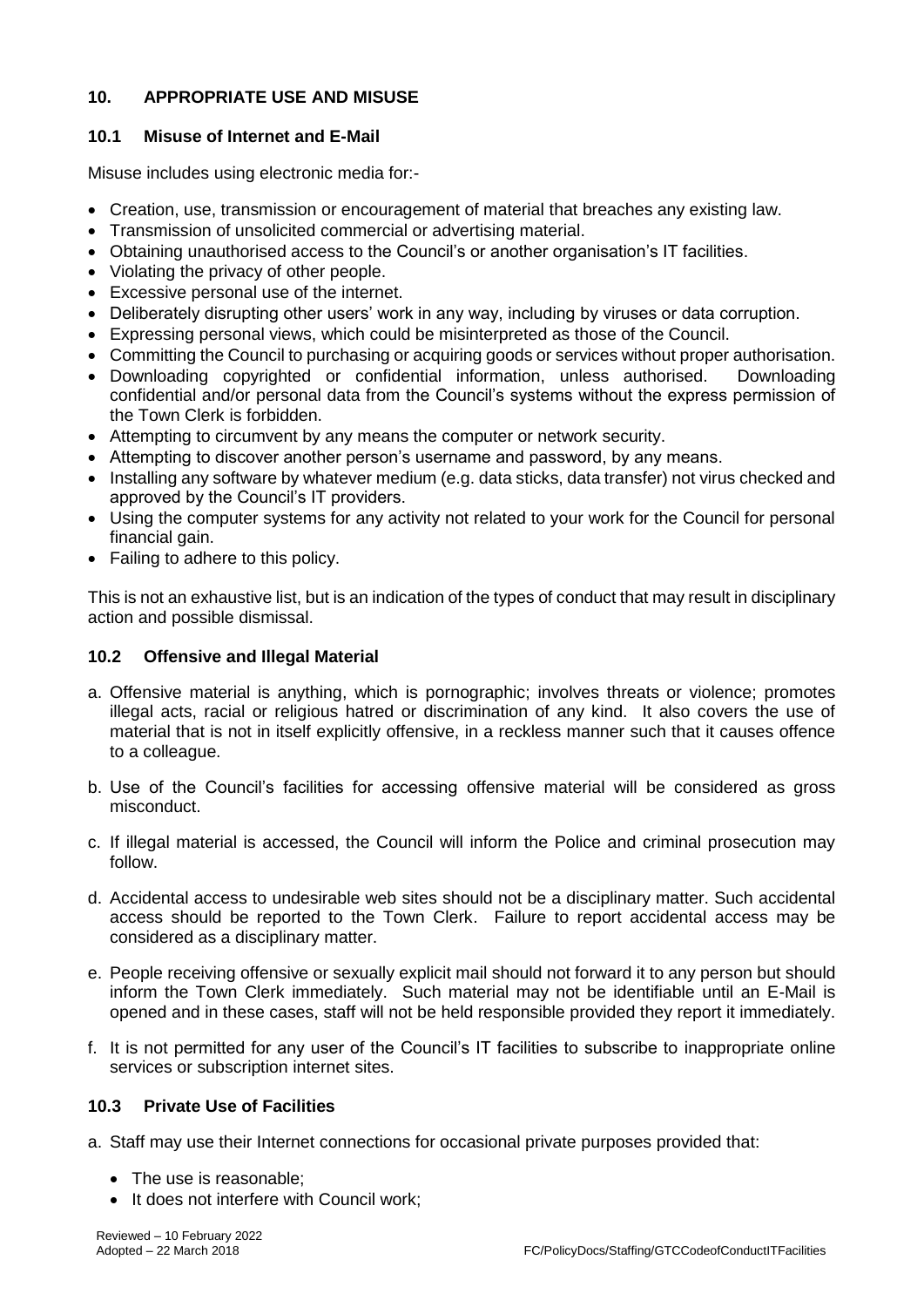- It is not related to a personal business use;
- It is not used for commercial purposes, including sale or purchase of goods and services;
- It complies with this policy, including its provisions regarding misuse.
- b. The Town Clerk is responsible for monitoring time spent in personal use and if deemed necessary may take appropriate action if required.

# **10.4 E-Mail**

- a. E-Mail should be regarded as public and permanent. It is never completely confidential or secure and, despite its apparent temporary nature, it can be stored, re-sent and distributed to large numbers of people.
- b. Sending an E-Mail is the same as sending a letter or publishing a document in law, so defamatory comments could result in legal action.
- c. It is easy to be misunderstood in E-Mail. People often treat it like telephone calls, but forget that the emotional meaning is often lost in text. Humour can be misinterpreted. E-Mail should be unambiguous.
- d. Careful consideration should be given to using bulk E-Mail to external individuals and organisations.
- e. Junk mail ("spam") is a hazard of Internet life. Staff should use the Panda security system to block notified spam.
- f. All external E-Mails must contain the Council's standard confidentiality clause.

# **11. INTERNET**

# **11.1 Connections**

All connections to the Internet, with the exception of those otherwise authorised, must be via the network to ensure that maximum control and protection is achieved.

### **11.2 Access**

Staff may only join newsgroups or electronically register with other organisations where they relate to professional or Council interest. If in any doubt, staff are to refer to the Town Clerk.

### **11.3 Virus Protection**

- a. Viruses can be transferred by files and E-Mail attachments and thereby threaten the security of the Council's network. E-Mail attachments should not be opened unless the E-Mail is from a known source and the covering E-Mail refers to the attachment. If in any doubt staff should delete the email.
- b. If staff believe that their system has been or may be infected by a virus they should immediately notify the Council's IT provider.
- c. Virus protection software is installed onto each PC. It must not be disabled and the settings must not be altered in any way.

### **11.4 Software**

- a. All licensing requirements, payment conditions and deletion dates associated with software must be met.
- b. Any software identified as causing problems to the functioning of a PC or the Council's network must be reported to the Council's IT provider.